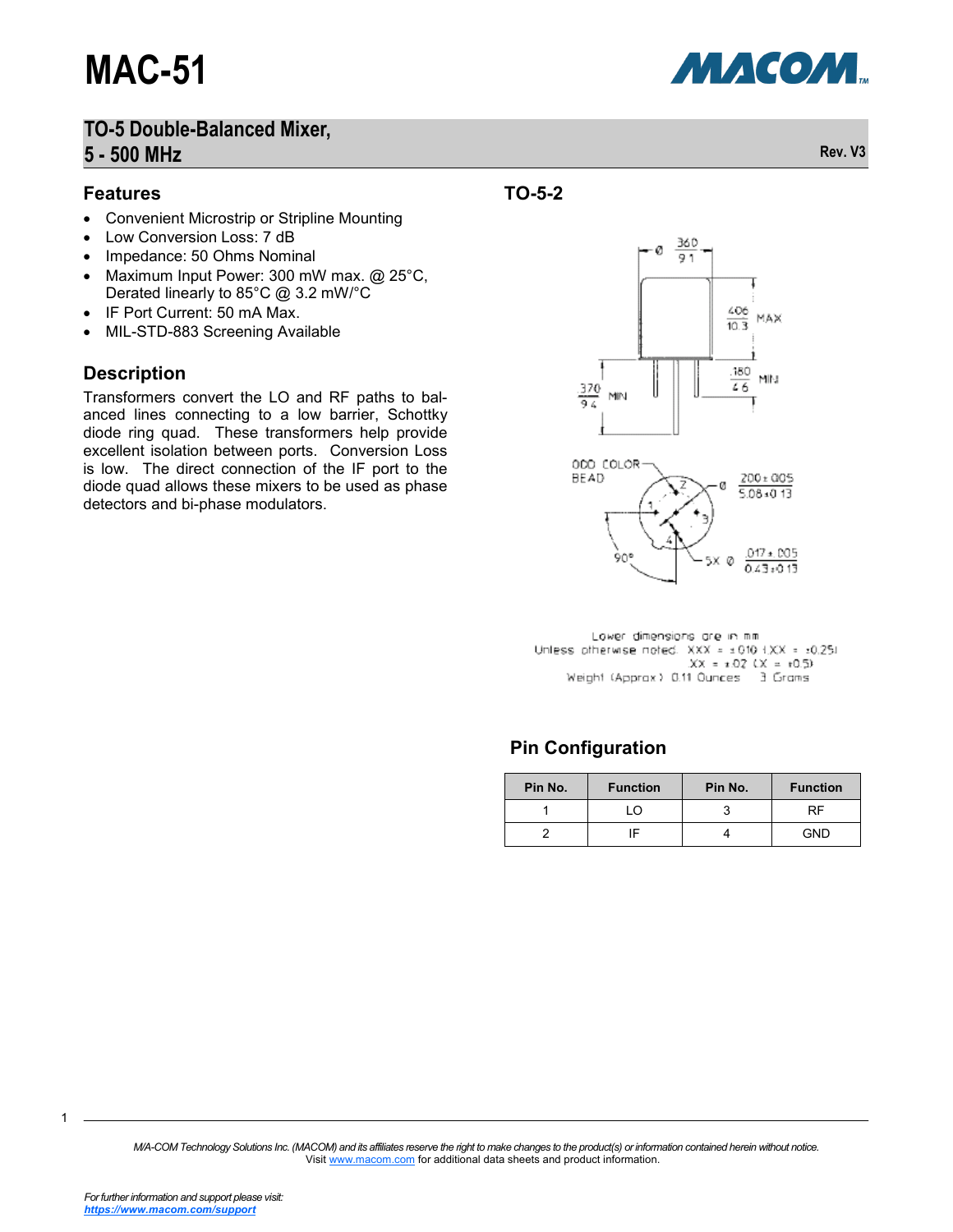

# Electrical Specifications<sup>1</sup>:  $T_A = -55^{\circ}C$  to  $+85^{\circ}C$

| <b>Parameter</b>        | <b>Test Conditions</b>                   | <b>Frequency</b>           | <b>Units</b>             | Min      | <b>Typ</b>     | <b>Max</b> |
|-------------------------|------------------------------------------|----------------------------|--------------------------|----------|----------------|------------|
| <b>Frequency Range</b>  | RF, LO Ports<br>IF Port                  | $5 - 500$<br>$DC - 500$    | <b>MHz</b><br><b>MHz</b> |          |                |            |
| <b>Conversion Loss</b>  |                                          |                            | dB                       |          |                | 7.0        |
| <b>Isolation</b>        | LO to RF                                 | 5 - 50 MHz<br>50 - 500 MHz | dB<br>dB                 | 35<br>25 |                |            |
|                         | LO to IF                                 | 5 - 50 MHz<br>50 - 500 MHz | dB<br>dB                 | 35<br>25 |                |            |
|                         | RF to IF                                 | 5 - 50 MHz<br>50 - 500 MHz | dB<br>dB                 | 20<br>20 |                |            |
| DC Polarity             | Negative                                 |                            |                          |          |                |            |
| DC Offset               |                                          |                            | mV                       |          | $\leq$ 3       |            |
| $RF$ Input <sup>2</sup> | 1 dB Compression<br>1 dB Desensitization |                            | dB <sub>m</sub><br>dBm   |          | $+2$<br>$-1.5$ |            |
| SSB Noise Figure        | Within 1 dB of Conversion Loss<br>Max.   |                            |                          |          |                |            |

1. All specifications apply when operated at +7 dBm available LO power with 50 ohm source and load impedance.

2. Measured at 100 MHz

*M/A-COM Technology Solutions Inc. (MACOM) and its affiliates reserve the right to make changes to the product(s) or information contained herein without notice.*  Visit [www.macom.com](http://www.macom.com/) for additional data sheets and product information.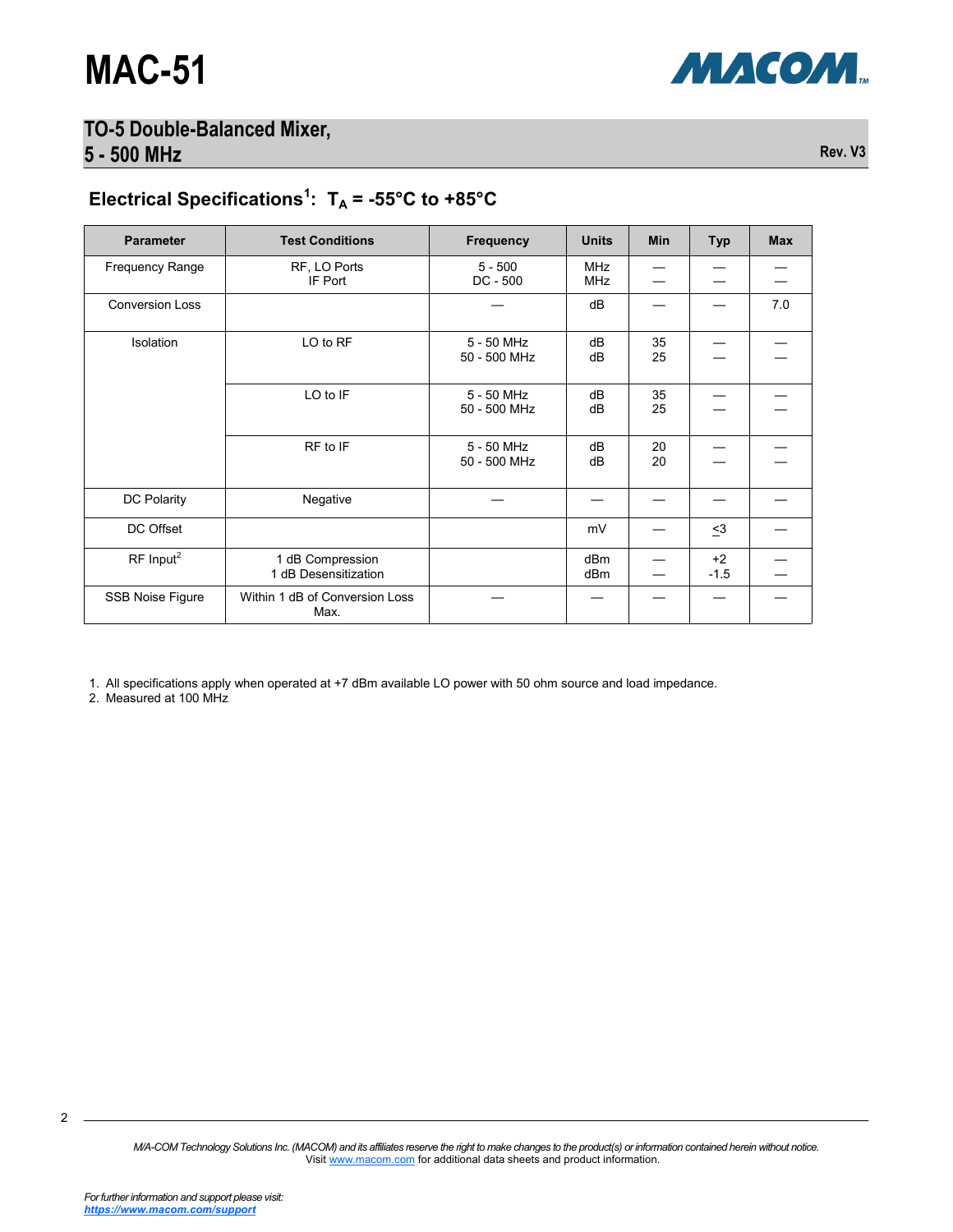

# **Typical Performance Curves**

**Conversion Loss** 

## $\overline{\phantom{a}}$ Conversion Loss (dB) 6 5 4 100.0 150.0 200.0 300.0 400.0 500.0 5.0 20.0 50.0 Frequency (MHz)



**Conversion Loss vs. LO Power** 



#### *Ordering Information*

| <b>Part Number</b> | Package  |
|--------------------|----------|
| MAC-51 PIN         | $TO-5-2$ |

*M/A-COM Technology Solutions Inc. (MACOM) and its affiliates reserve the right to make changes to the product(s) or information contained herein without notice.*  Visit [www.macom.com](http://www.macom.com/) for additional data sheets and product information.